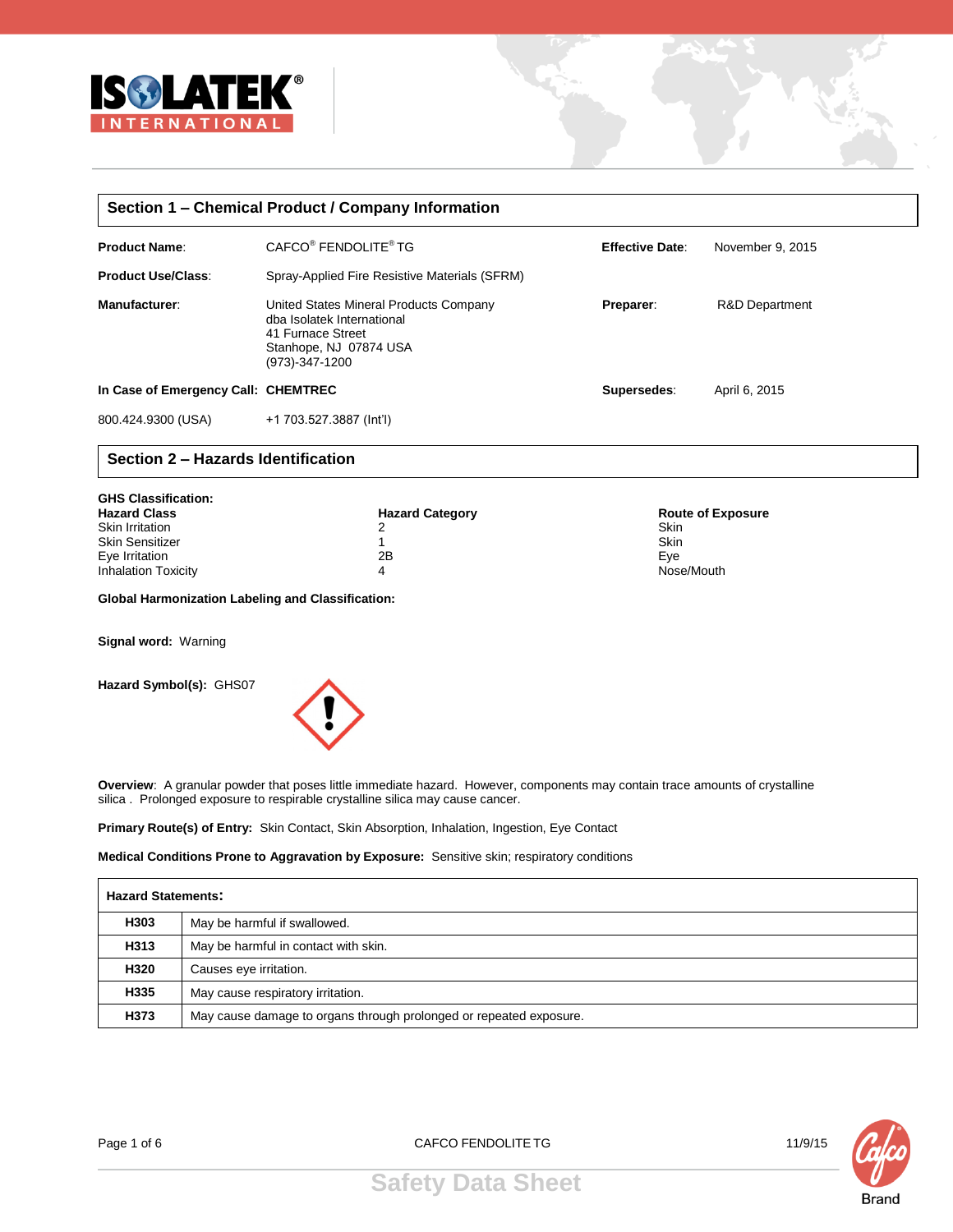| <b>Precautionary Statements:</b> |                                                                                           |  |  |
|----------------------------------|-------------------------------------------------------------------------------------------|--|--|
| P202                             | Do not handle until safety precautions have been read and understood.                     |  |  |
| P261                             | Avoid breathing dust/fumes/gas/mist/vapours/spray.                                        |  |  |
| P271                             | Use only outdoors or in a well ventilated area.                                           |  |  |
| P280                             | Wear protective gloves/ protective clothing/ eye protection/ face protection.             |  |  |
| P284                             | Wear respiratory protection.                                                              |  |  |
| P402+P403                        | Store in a dry place. Store in a well ventilated place.                                   |  |  |
| <b>EUH401</b>                    | To avoid risks to human health and the environment, comply with the instructions for use. |  |  |

#### **Response:**

| P301+P330<br>P331+P312                       | IF SWALLOWED: Rinse mouth. Do NOT induce vomiting. Call a POISON CENTER or doctor/ physician if you feel unwell.                                                                              |
|----------------------------------------------|-----------------------------------------------------------------------------------------------------------------------------------------------------------------------------------------------|
| P302+P352+<br>P332+P313+<br>P363             | IF ON SKIN: Wash with plenty of soap and water. If skin irritation occurs: Get medical advice/attention. Wash contaminated<br>clothing before reuse.                                          |
| P304+P340+<br>P342+P313                      | IF INHALED: Remove person to fresh air and keep comfortable for breathing. If experiencing respiratory symptoms: Get<br>medical advice/ attention.                                            |
| $P305 + P351 +$<br>P338+P337+<br><b>P313</b> | IF IN EYES: Rinse cautiously with water for several minutes. Remove contact lenses, if present and easy to do. Continue<br>rinsing. If eye irritation persists: Get medical advice/attention. |
|                                              |                                                                                                                                                                                               |

| Storage:           |                                                                                |
|--------------------|--------------------------------------------------------------------------------|
| P402+P403+<br>P232 | Store in a dry place. Store in a well ventilated place. Protect from moisture. |
|                    |                                                                                |

#### **Disposal:**

**P501** Dispose of contents/container in accordance with local/regional/national/international regulations (see section 13).

# **Section 3 – Composition / Information On Ingredients**

| <b>Chemical Name</b>      | <b>CAS Number</b> | Wt. % (Max.) |  |  |
|---------------------------|-------------------|--------------|--|--|
| <b>Portland Cement</b>    | 65997-15-1        | $45 - 65$    |  |  |
| Vermiculite               | 1318-00-9         | $15 - 25$    |  |  |
| Calcium Carbonate         | 1317-65-3         | $10 - 25$    |  |  |
| <b>Crystalline Silica</b> | 14808-60-7        | ہ ۔          |  |  |

# **Section 4 – First Aid Measures**

General – If irritation or other symptoms occur or persist from any route of exposure, remove the affected individual from the area: see a physician/get medical attention.

**First Aid – Skin Contact**: Wash with soap and water. Remove contaminated clothing. If persistent irritation occurs, seek medical attention.

**First Aid – Eye Contact**: Flush eyes thoroughly with copious amounts of water. Seek medical attention if irritation persists.

**First Aid – Inhalation**: Remove to fresh air. Seek medical attention if irritation persists.

**First Aid – Ingestion**: Do not induce vomiting. Rinse mouth out with water. Seek medical attention if irritation persists.

**Protection of first aid responders**: Wear proper personal protective clothing and equipment.



Page 2 of 6 CAFCO FENDOLITE TG 2 of 6 11/9/15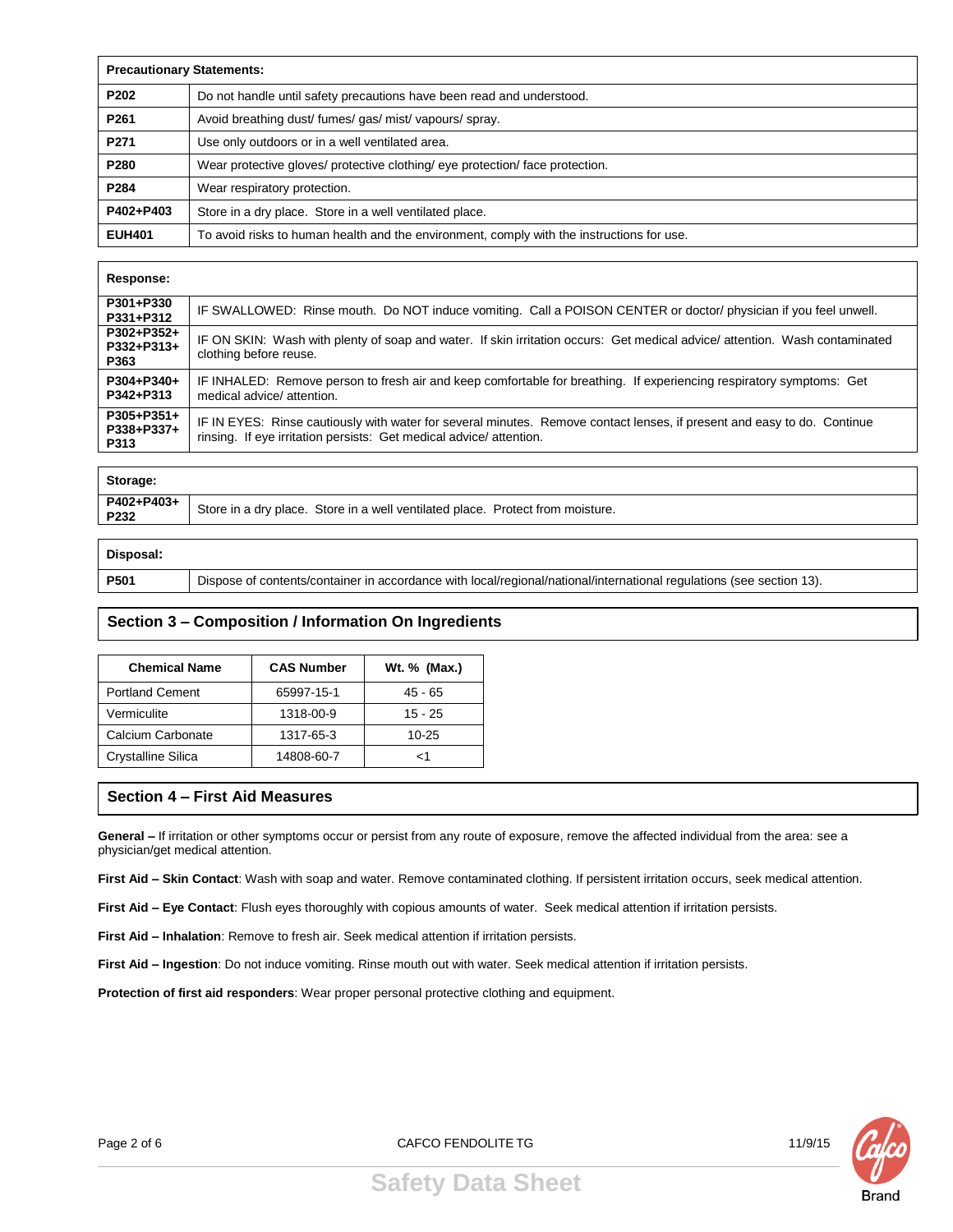# **Section 5 – Fire Fighting Measures**

**Extinguishing Media:** Not Applicable. Product will not burn.

**Unusual Fire & Explosion Hazards:** None unless noted below in Section 6.

**Special Firefighting Procedures**: None.

#### **Section 6 – Accidental Release Measures**

**Steps To Be Taken If Material Is Released Or Spilled**: Sweep up material and place in disposal containers. Avoid inhalation of dust. Dispose of material in accordance with all federal, state, and local regulations. Use personal protective equipment as necessary.

## **Section 7 – Handling And Storage**

**Precautions for safe handling**: Avoid inhalation of dust. Avoid skin & eye contact. Wear skin and eye protection during use. Use normal personal hygiene to remove materials, contaminants; wash clothing separately before re-use.

**Permissible Exposure Limits**

**Conditions for safe storage**: Keep dry. Keep containers closed when not in use. Store in a cool, dry place with adequate ventilation.

#### **Section 8 – Exposure Controls / Personal Protection**

#### **Chemical Name CAS Number OSHA PEL ACGIH TLV NIOSH Mexico** Portland Cement 65997-15-1 15 mg/m3 TWA (Total Dust) 10 mg/m3 TWA (Chemical is a particulate matter containing no asbestos and <1% crystalline silica). 10 mg/m3 TWA (Total Dust) N/E Vermiculite 1318-00-9 N/E 10mg/m $3$  (Total Dust)<br>3 mg/m $3$  (Respirable Fraction)  $0.05 \text{ mg/m}^3$  N/E Calcium Carbonate 1317-65-3 15 mg/m $3$  TWA (Total Dust) 5 mg/ $m<sup>3</sup>$ (Respirable Fraction) N/E 10 mg/m $3$  TWA (Total Dust) 5 mg/ $m<sup>3</sup>$ (Respirable Fraction) 10 (Respirable Fraction) Crystalline Silica | 14808-60-7 30 mg/m<sup>3</sup> %SiO2 +2 (Total Dust) 250 mppcf %SiO2 +5 (Respirable) 10 mg/m3 %SiO2 +2 (Respirable Fraction)  $0.025$  mg/m $^3$  TWA (Respirable Fraction)  $0.05$  mg/m $^3$  TWA (Total Dust) 0.05 mg/m3 TWA (Respirable Fraction)  $0.010$ mg/m $3$  TWA (Total Dust)

**Engineering Controls**: Exhaust fans may be necessary when mixing in enclosed areas.

**Respiratory Protection**: Wear a proper disposable dust mask to prevent exposure above the limits specified.

**Skin Protection**: Wear gloves and use hand creams to prevent dry skin.

**Eye Protection**: Wear proper eye protection; at minimum, safety glasses with side shields.

**Work / Hygienic Practices**: Use bag opening procedures which minimize dust release. Use anti-slip surfaces on working platforms – material is slippery when wet.



Page 3 of 6 CAFCO FENDOLITE TG 2006 2016 11/9/15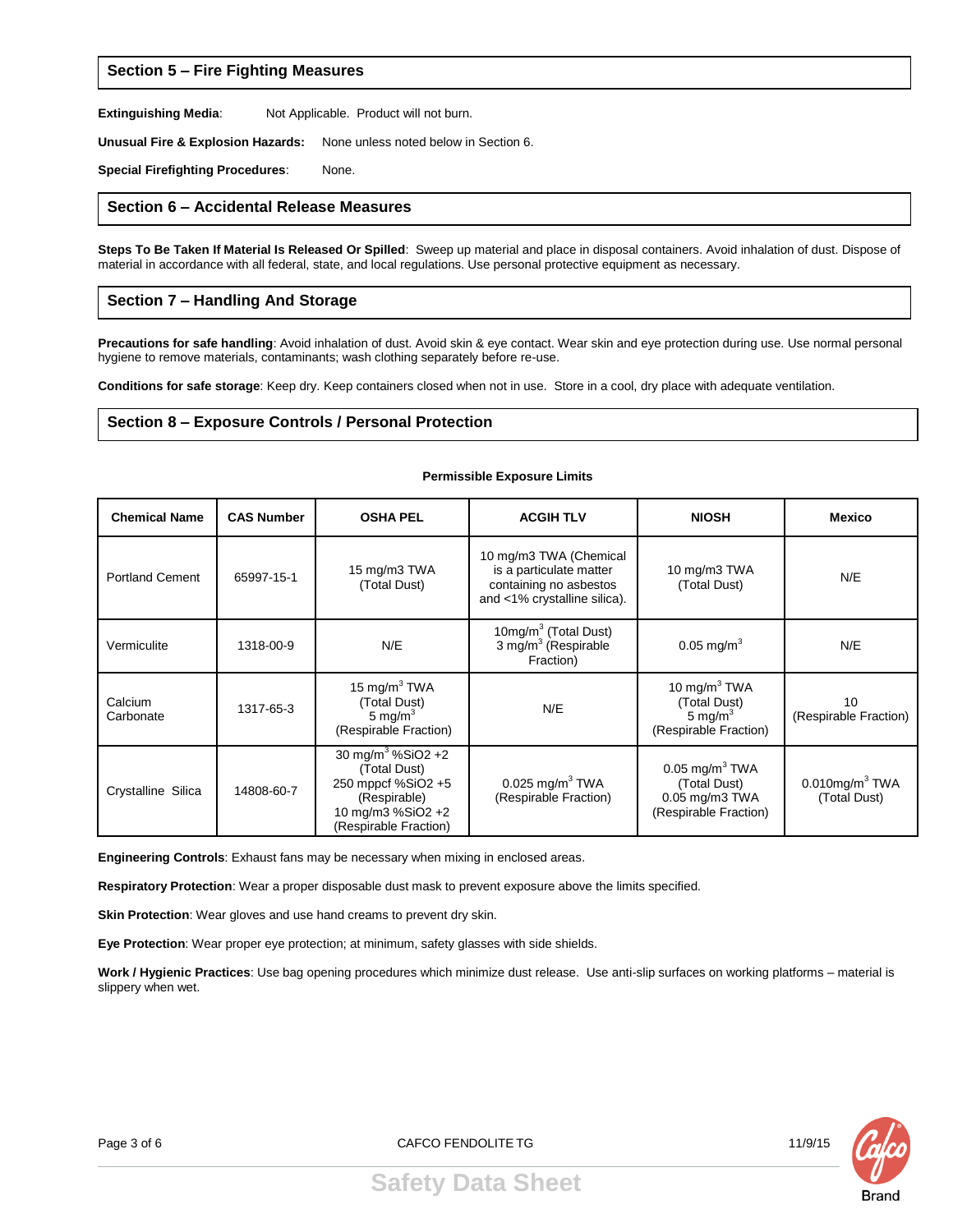## **Section 9 – Physical And Chemical Properties**

| Appearance:                    | Grey powder with golden pellets and flakes |
|--------------------------------|--------------------------------------------|
| Odor:                          | Low odor                                   |
| pH.                            | 10-13                                      |
| Melting Point (°F):            | >1800°F (981°C)                            |
| <b>Boiling Point (°F):</b>     | Not Applicable                             |
| <b>Flash Point:</b>            | Not Applicable                             |
| <b>Evaporation Rate:</b>       | Not Applicable                             |
| Flammability:                  | Not Applicable                             |
| <b>Lower Explosive Limit:</b>  | Not Applicable                             |
| <b>Upper Explosive Limit:</b>  | Not Applicable                             |
| Vapor Pressure (mm Hg):        | Not Applicable                             |
| <b>Bulk Density (kg/mm3)</b>   | Not Applicable                             |
| <b>Solubility in Water:</b>    | Low                                        |
| Specific Gravity ( $H_2O=1$ ): | Not Applicable                             |
| <b>Physical State:</b>         | Solid                                      |
| % Volatiles:                   | Not Applicable                             |
| <b>Viscosity</b>               | Not Applicable                             |
| Auto ignition temperature      | Not Applicable                             |

# **Section 10 – Stability And Reactivity**

**Chemical Stability (under normal conditions):** Stable<br> **Possibility of Hazardous Reactions:** No **Possibility of Hazardous Reactions:**<br>Conditions to Avoid: **Incompatibility: Incompatibility:** Strong Acids<br> **Indianal Products:** Stable under

Contact with strong acids Stable under normal conditions. Trace amounts of carbon and nitrogen oxide compounds may release under fire. Hazardous Polymerization: **Mazardous Polymerization:** No polymerization will occur

**Section 11 – Toxicological Information**

| Carcinogenicity           | <b>IARC</b> |          | <b>NTP</b> |              | <b>OSHA</b> | <b>LD50/LC50</b> |                   |
|---------------------------|-------------|----------|------------|--------------|-------------|------------------|-------------------|
| <b>Chemical Name</b>      | Group 1     | Group 2A | Group 2B   | <b>Known</b> | Suspect     |                  |                   |
| <b>Portland Cement</b>    | <b>No</b>   | No       | <b>No</b>  | No.          | <b>No</b>   | No               | No Data Available |
| Vermiculite               | <b>No</b>   | No       | <b>No</b>  | <b>No</b>    | <b>No</b>   | <b>No</b>        | No Data Available |
| Calcium Carbonate         | <b>No</b>   | No       | <b>No</b>  | <b>No</b>    | <b>No</b>   | <b>No</b>        | No Data Available |
| <b>Crystalline Silica</b> | Yes         | No       | No         | Yes          | No          | Yes              | No Data Available |

# **Section 12 – Ecological Information**

**Ecological Information**: No data available.

# **Section 13 – Disposal Considerations**

**Disposal Information**: For waste disposal purposes, this product is not known to be designated as hazardous by current provisions under RCRA. Dispose of in accordance with federal, state and local regulations.

# **Section 14 – Transportation Information**

| Proper Shipping Name:    | Not Applicable |
|--------------------------|----------------|
| Technical Name:          | Not Applicable |
| <b>Hazard Class:</b>     | Non-Hazardous  |
| <b>UN/NA Number:</b>     | Not Applicable |
| <b>Additional Notes:</b> | None           |
|                          |                |

Page 4 of 6 CAFCO FENDOLITE TG 2006 11/9/15



**Brand**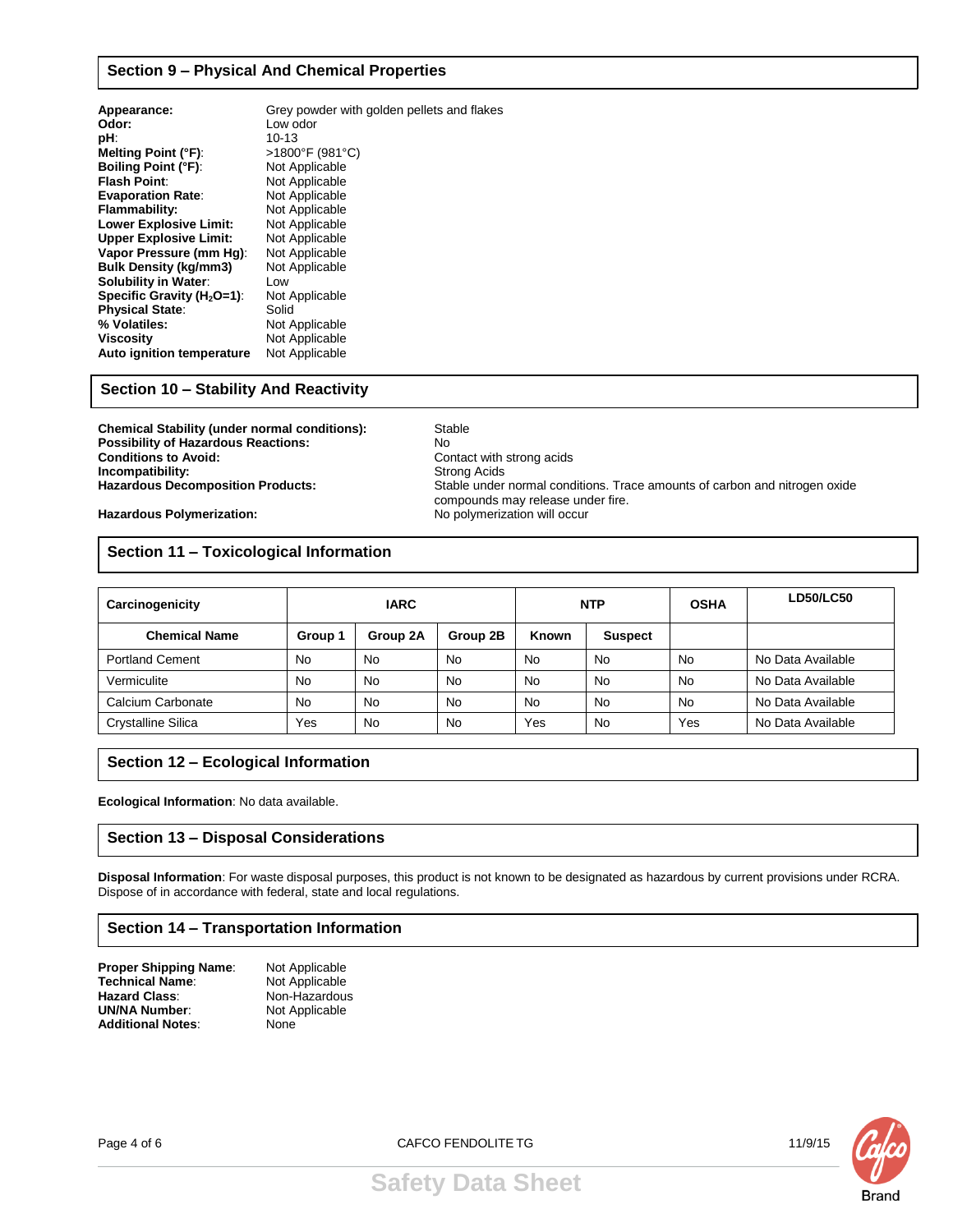# **Section 15 – Regulatory Information**

| U.S. Federal<br><b>Regulations</b><br><b>SARA 311/312</b> | Immediate Health<br>(Acute) | Delaved Health<br>(Chronic) | <b>FIRE</b> | <b>PRESSURE</b> | REACTIVE |  |
|-----------------------------------------------------------|-----------------------------|-----------------------------|-------------|-----------------|----------|--|
|                                                           | No                          | Yes                         | No          | No              | No       |  |

|                                  | State Hazardous Substance List |           |           |     |           |           |                |  |
|----------------------------------|--------------------------------|-----------|-----------|-----|-----------|-----------|----------------|--|
|                                  | <b>CAS Number</b>              | CA        | MA        | ΜN  | NJ.       | <b>PA</b> | R <sub>l</sub> |  |
| U.S. State<br><b>Regulations</b> | 65997-15-1                     | No        | <b>No</b> | No. | No        | No        | No             |  |
|                                  | 1318-00-9                      | <b>No</b> | No        | No. | No        | <b>No</b> | No             |  |
|                                  | 1317-65-3                      | <b>No</b> | <b>No</b> | No. | <b>No</b> | <b>No</b> | No             |  |
|                                  | 14808-60-7                     | Yes       | Yes       | Yes | Yes       | No        | Yes            |  |

## **INTERNATIONAL REGULATIONS AS FOLLOWS**:

### **Chemical Inventory Status**

All chemicals in this product are listed or exempt from listing in the following countries:

| U.S         | Canada     |             | <b>Europe</b>             | <b>Australia</b> | Korea |
|-------------|------------|-------------|---------------------------|------------------|-------|
| <b>TSCA</b> | <b>DSL</b> | <b>NDSL</b> | <b>ELINCS</b><br>EINECS I | AICS             | ECL   |
| Yes         | Yes        | No          | Yes                       | Yes              | Yes   |

### **CANADIAN WHMIS**

This SDS has been prepared in compliance with Controlled Product Regulations and contains all information required.

CANADIAN WHMIS CLASS: D2A

## **HMIS Rating**





**Safety Data Sheet**